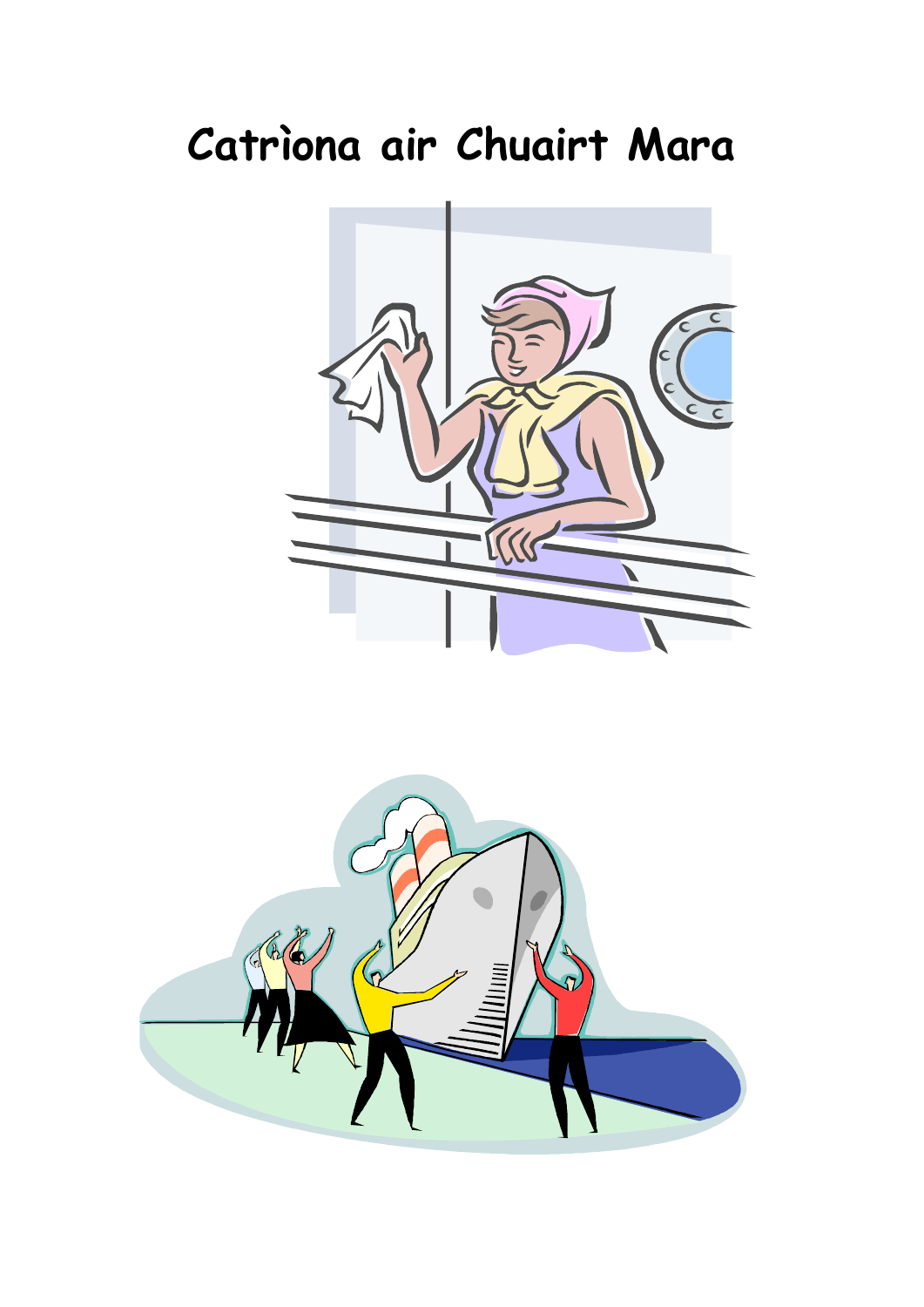# **Catrìona air Chuairt Mara**

### **A' CLEACHDADH STRUCTAIREAN CÀNAIN**

Dòighean air cànan ath-chuairteachadh, le ceangalaichean le diofar chuspairean.

Suidheachaidhean inntinneach, far a bheil diofar dhaoine, à diofar àitean, le diofar dhreuchdan s.m.s.a.a.

m.e.

- $\triangle$  Am baile
- An t-sràid
- A' bhùth
- A' chompanaidh
- $\triangle$  A' chuairt mara

## **Cuairt Mara**

Dè na cuspairean a dh'fhaodamaid a thoirt a-steach ann an co-cheangal ris an tsuidheachadh seo?

- $\triangleright$  Cànan
- $\triangleright$  Cruinneòlas
- $\triangleright$  Eachdraidh
- $\triangleright$  Creideamh
- $\triangleright$  Matamataic
- $\triangleright$  Saidheans
- $\triangleright$  Ceòl s.m.s.a.a.
- **N.B. Litearras tron churraicealam Àireamhas tron churraicealam**

**tro dhiofar obair cànain m.e.**

- **còmhradh ann an càraidean**
- **còmhradh ann am buidhnean**
- **òraidean gach sgoilear fa leth**
- **conaltradh air a' fòn**

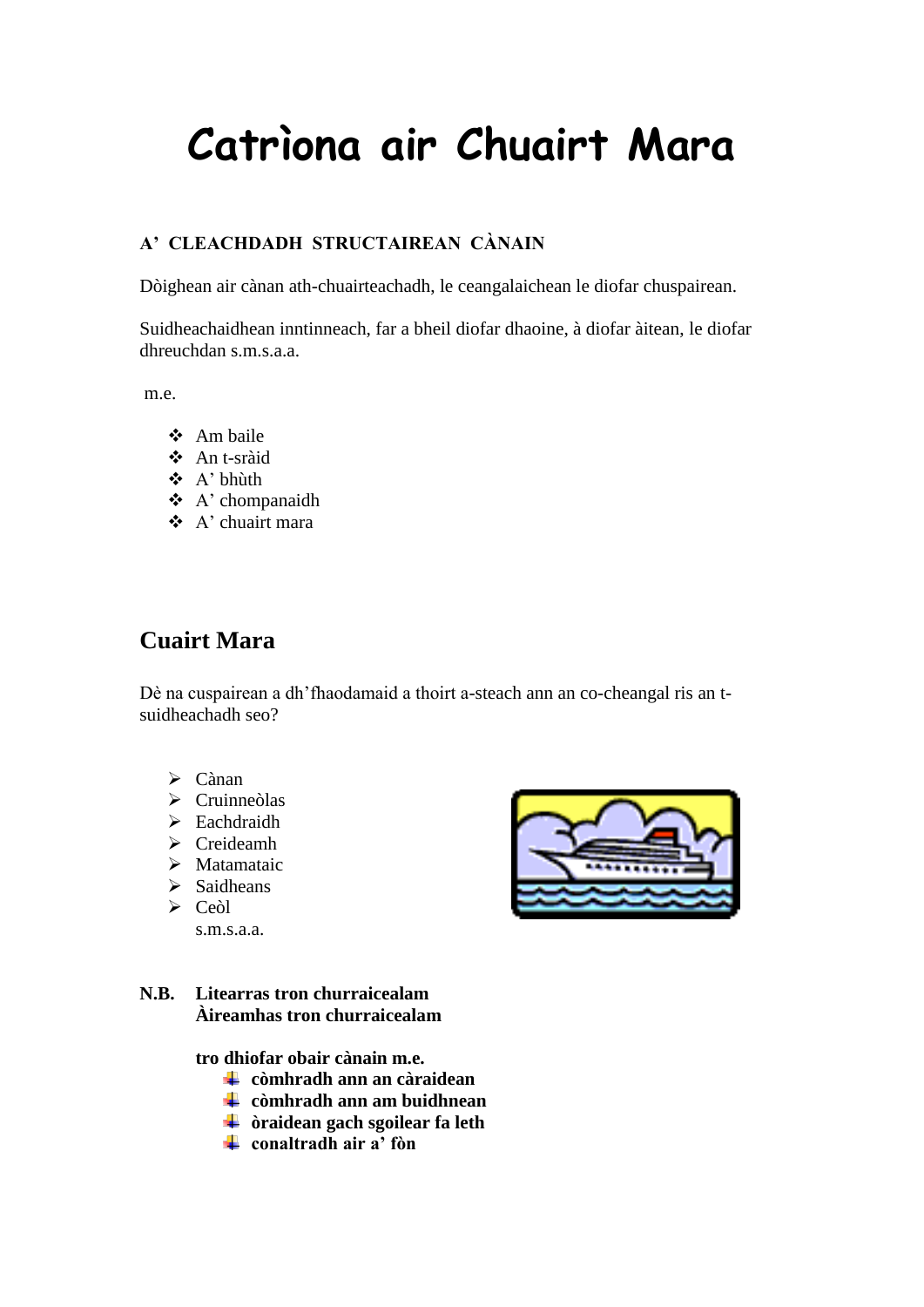- **ag èisteachd ri òrain, bàrdachd, sgeulachdan agus òraidean càch a chèile**
- **a' leughadh litrichean, puist-dealain, leabhraichean-iùil, mapaichean s.m.s.a.a.**
- **a' sgrìobhadh litrichean, puist-dealain, pìosan airson leabhar-iùil, s.m.s.a.a.**
- **a' sgrìobhadh leabhar-latha mun chuairt mara**

**agus iomadh gnìomh eile**

**Chan eil crìoch air an obair cànain a dh'fhaodar a dhèanamh air taobh a-staigh cuspair den t-seòrsa seo.**

**CÀNAN** (a' ruith tron chuspair air fad, le cuideam air tron churraicealam air fad)

m.e.



- $\triangle$  Dè a bheir mi leam?/ Dè tha mi a' dol a thoirt leam?
- $\overline{\phantom{a}}$  Cò leis a' mhàilead seo?/ An ann leibhse a tha i?
- $\downarrow$  Cò sibh agus co às sibh?
- Càit am bi sinn a' tighinn air tìr? anns an Fhraing/ann am Marseilles/ann an Nice
- $\frac{1}{\sqrt{2}}$  Àm bidhe An ann an seo a shuidheas mi?/An e seo m' àite-sa/an t-àite agamsa?
- Cur-seachadan air bòrd m.e. Murder Mystery- Cò a rinn e? An tusa a rinn e? B'ise a rinn e, ach b'esan a chuidich i
- Na bùithtean air a' bhàta- cò dha a cheannaicheas mi seo?
- Air a' fòn a' fònadh **gu**……a' bruidhinn **ri**……
- $\overline{\text{L}}$  Cairtean puist Cò thuige a tha mi a' dol gan cur?
- $\uparrow$  A' moladh chur-seachadan Am bu toil leat seo a dhèanamh?
- A' dol timcheall air a' bhàta Am faod duine coiseachd an sin? Chan fhaod
- $\uparrow$  A' dol timcheall nam port An urrainn dhut innse dhomh mun àite seo? Is/'S urrainn/ Chan urrainn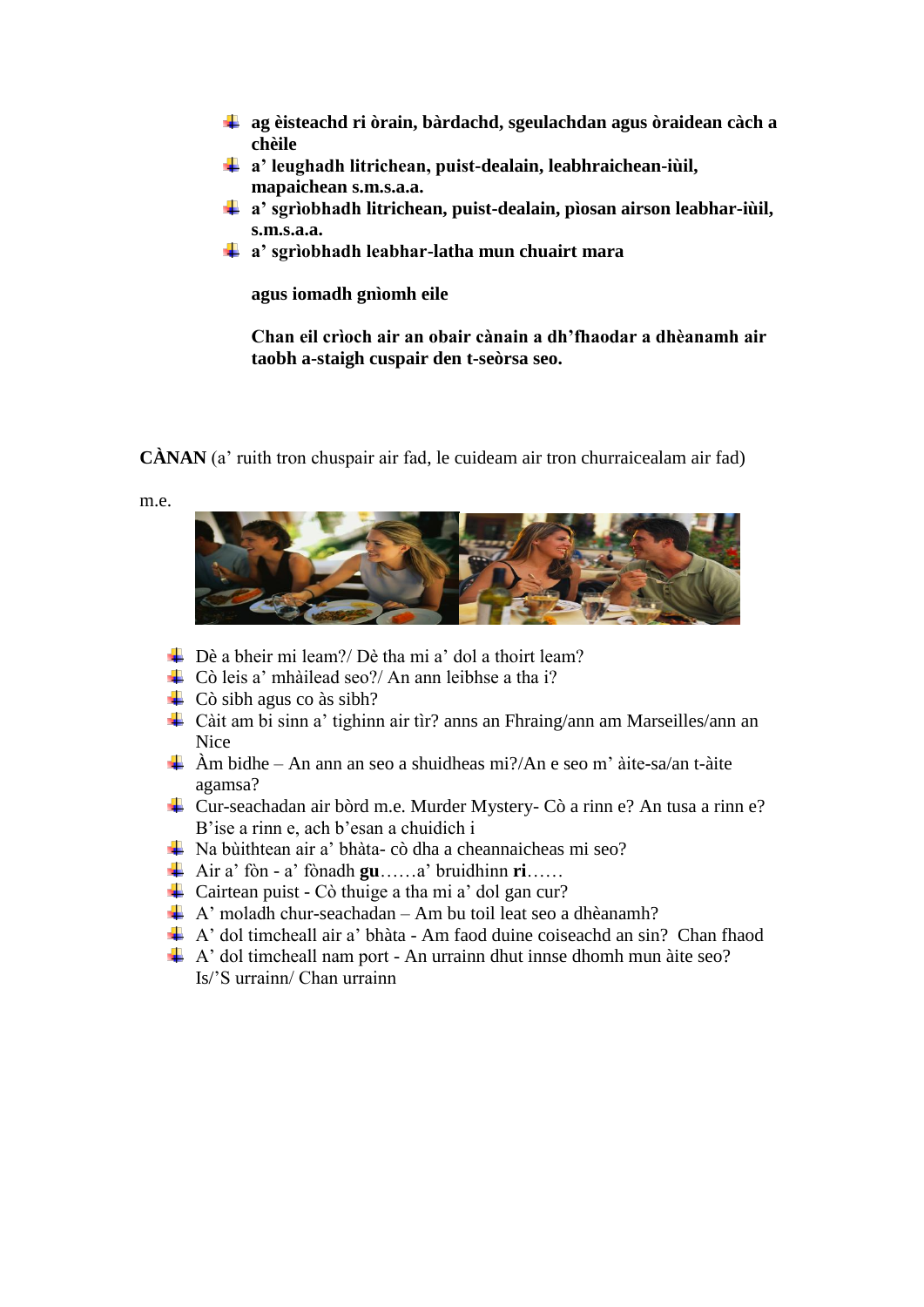### **CRUINNEÒLAS**



m.e.

- $\frac{1}{\sqrt{2}}$  an cuan/na cuantan
- $\downarrow$  na dùthchannan
- $\frac{1}{\sqrt{2}}$  na puirt
- $\overline{\text{ }}$  na prìomh bhailtean
- $\frac{1}{\sqrt{2}}$  na bailtean mòra/beaga
- $\frac{1}{\sqrt{2}}$  na h-aibhnichean
- $\downarrow$  na beanntan
- $\frac{1}{\sqrt{1}}$  nithean sònraichte mu gach rìoghachd

s.m.s.a.a.

#### **EACHDRAIDH**



m.e.

- $\frac{1}{\sqrt{1}}$  an ceangal eadar na dùthchannan
- $\overline{\text{+}}$  malairt nam port
- $\overline{\phantom{a}}$  eachdraidh nam prìomh bhailtean
- $\downarrow$  dreuchdan muinntir na dùthcha
- $\overline{\phantom{a}}$  eachdraidh cogaidh
- $\overline{\phantom{a}}$  cànan agus cultar

s.m.s.a.a.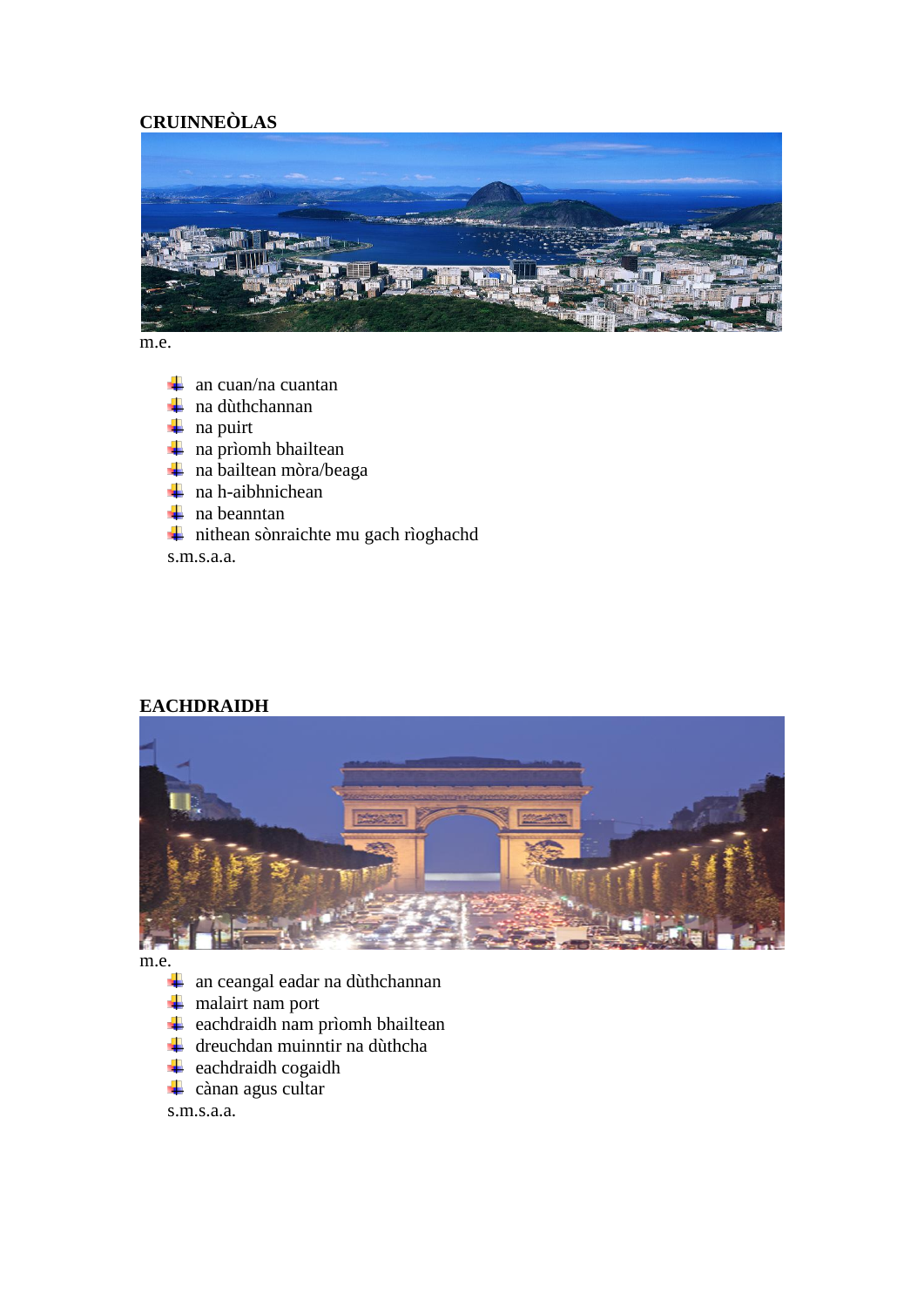#### **CREIDEAMH**



m.e.

- prìomh chreideamh nan dùthcha
- $\overline{\phantom{a}}$  eaglaisean inntinneach
- $\downarrow$  diofar chreideamhan
- $\pm$  strì eadar creideamhan
- buaidh nan creideamh air an àite/na daoine
- $\downarrow$  duilgheadasan a thaobh creideamh
- $\overline{\text{}}$  ìomhaighean annasach le ceangal ri creideamh
- $\overline{\phantom{a}}$  fèisean co-cheangailte ris an eaglais

s.m.s.a.a.

#### **MATAMATAIC**



m.e.

- siostam airgid na Roinn Eòrpa
- $\overline{\text{4}}$  ag iomlaideachadh notan gu Eurothan
- $\overline{\text{ }}$  prìsean thiodhlacan
- $\overline{\textbf{a}}$  ceannach stampaichean/cairtean fòn
- $\overline{\phantom{a}}$  astar an turais
- $\overline{\text{#}}$  astar eadar gach port
- ùine airson siubhal air bàta
- $\downarrow$  an uair ag atharrachadh

s.m.s.a.a.